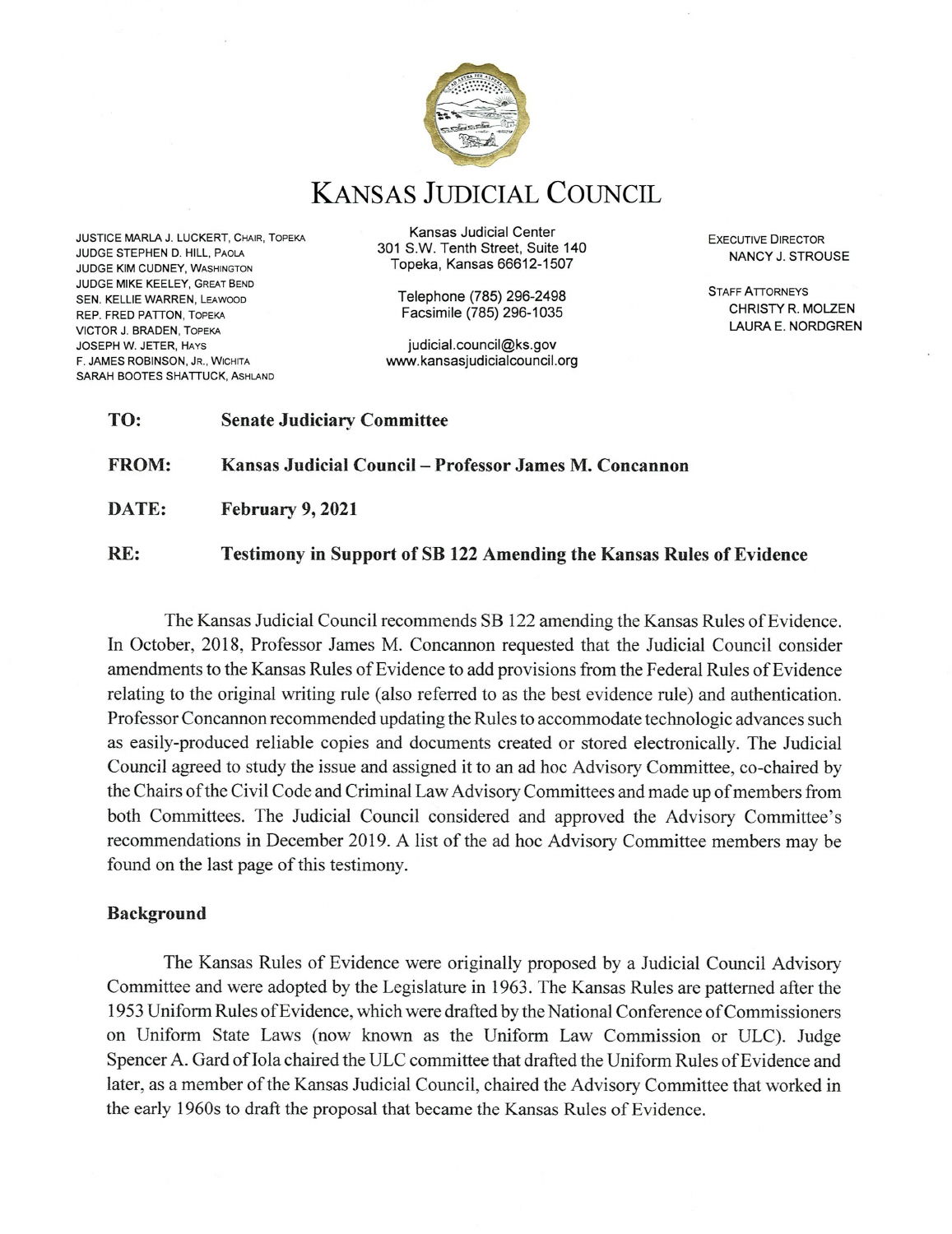When Kansas adopted its Rules of Evidence, the Federal Rules of Evidence did not yet exist as those Rules were not adopted until 1975. Despite having different origins, the Kansas Rules of Evidence and the Federal Rules of Evidence are similar in substance on many points. The original writing and authentication provisions are two areas in which there are differences.

Federal Rules 1001-1008 govern the original writing rule, as do K.S.A. 60-467-469. However, the Federal Rules deal expressly with modern methods of document reproduction and electronic storage of information, which are not contemplated by the Kansas statutes. The Judicial Council recommends that Kansas update its evidence rules by adopting language from the Federal Rules to better take into account both the ease and accuracy of current document reproduction methods and electronic methods of document creation and storage. The Judicial Council also recommends amendments to authentication provisions in K.S.A. 60-464 and 60-465. Closer conformity to the Federal Rules regarding authentication would be helpful to practitioners and has the potential to reduce the cost and inconvenience of some current authentication requirements in cases in which the authentication is not likely to be contested.

#### **Original Writing or "Best Evidence" Rule**

K.S.A. 60-467 requires that a party offer the original writing to prove its content unless an excuse for nonproduction of the original is shown. K.S.A. 60-469 allows admission of a reliably created copy of a business or public record without an excuse for not having the original, but K.S.A. 60-469 applies only in limited numbers of cases because the copy must have been made and preserved in the regular course of the business or public activity. Surprisingly, there was for years no case law indicating that litigants were citing K.S.A. 60-467 to challenge the admissibility of a duplicate when the proponent failed to show any reason for not producing the original. The issue finally arose in *State v. Robinson*, 303 Kan. 11, 363 P.3d 875 (2015), *disapproved on other grounds by State v. Cheever*, 304 Kan. 866, 375 P.3d 979 (2016). *Robinson* involved "best evidence" challenges to printouts of emails printed from a police department computer rather than the computers of the people who received the messages and forwarded them to the police. The Supreme Court seemingly conformed the Kansas best evidence rule to the Federal Rules in finding the printouts admissible, relying on the federal definitions of "original" and "duplicate," as well as Federal Rule 1003's provision that a "duplicate is admissible to the same extent as the original unless a genuine question is raised about the original's authenticity or the circumstances make it unfair to admit the duplicate."

However, a later Court of Appeals panel ruled differently in *State v. Patrick*, No. 117,516, 2018 WL 4374269 (Kan. App. 2018) (unpublished opinion), *rev. denied* 309 Kan. 1352 (2019), stating the Supreme Court's reliance on the Federal Rules for guidance in the *Robinson* case had been appropriate because K.S.A. 60-467 doesn't address what constitutes an "original" of an email that is created and stored electronically. There was "no original tangible document for best evidence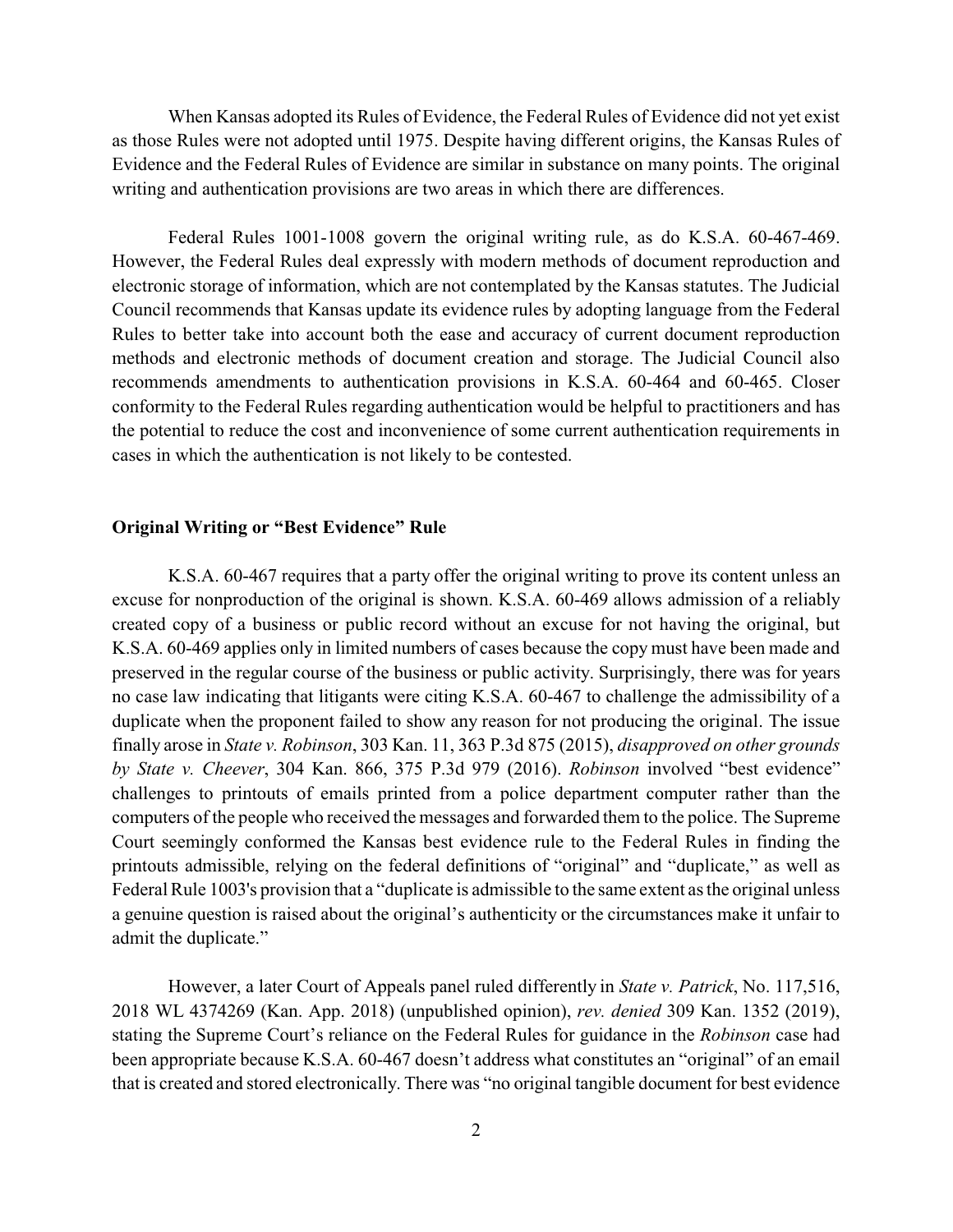purposes." In *Patrick*, the defendant in a DUI case challenged the admissibility of a printout of his implied consent advisory form, which had been scanned by the police department. The prosecution did not contend the original was lost or destroyed. The witness testified he did not know what happened to the physical copy after it was scanned. The court, without citing K.S.A. 60-469, found that since none of the exceptions in K.S.A. 60-467 applied, the printout of the scanned form was secondary evidence of the original form. The court further found that, although the trial court erred in admitting the printout of the scanned document, it was harmless error.

The current state of the law is uncertain after these cases. The Judicial Council recommends amendments to K.S.A. 60-467 that will eliminate the uncertainty and update the Kansas Rules by incorporating appropriate parts of Federal Rules 1001, 1002, 1003, 1007, and 1008.

#### **Authentication**

The Judicial Council also recommends amending K.S.A. 60-464 and 60-465 to further conform the Kansas statutes to the Federal Rules relating to authentication. For example, current K.S.A. 60-464 is fairly limited and applies only to a writing. The proposed amendment to K.S.A. 60-464(a) picks up the language from Federal Rule 901(a), which applies to authentication generally, rather than just to a writing. The federal language imposes the same sufficiency of the evidence standard as the current statute, but says it better. Federal Rule 901(b) gives ten examples of evidence that satisfies the authentication requirement, including 901(b)(4), which the Court relied on in reaching its decision in *Robinson*.

The Judicial Council's proposed amendments to K.S.A. 60-465 include adding a number of self-authentication provisions from Federal Rule 902. The Council also recommends an amendment to the hearsay exception in K.S.A. 60-460(m), which incorporates the self-authentication provisions proposed in K.S.A. 60-465(b)(7) and (8).

#### **Advisory Committee Comments**

The following are the Advisory Committee's comments to the amendments in each section of the bill.

#### **Section 1 – Amending K.S.A. 60-460, Hearsay evidence excluded; exceptions.**

This amendment to K.S.A. 60-460(m) incorporates the self-authentication provisions in Federal Rule 902(11) and (12), which the Committee recommends adding to K.S.A. 60-465 as new subsections  $(b)(7)$  and  $(b)(8)$ .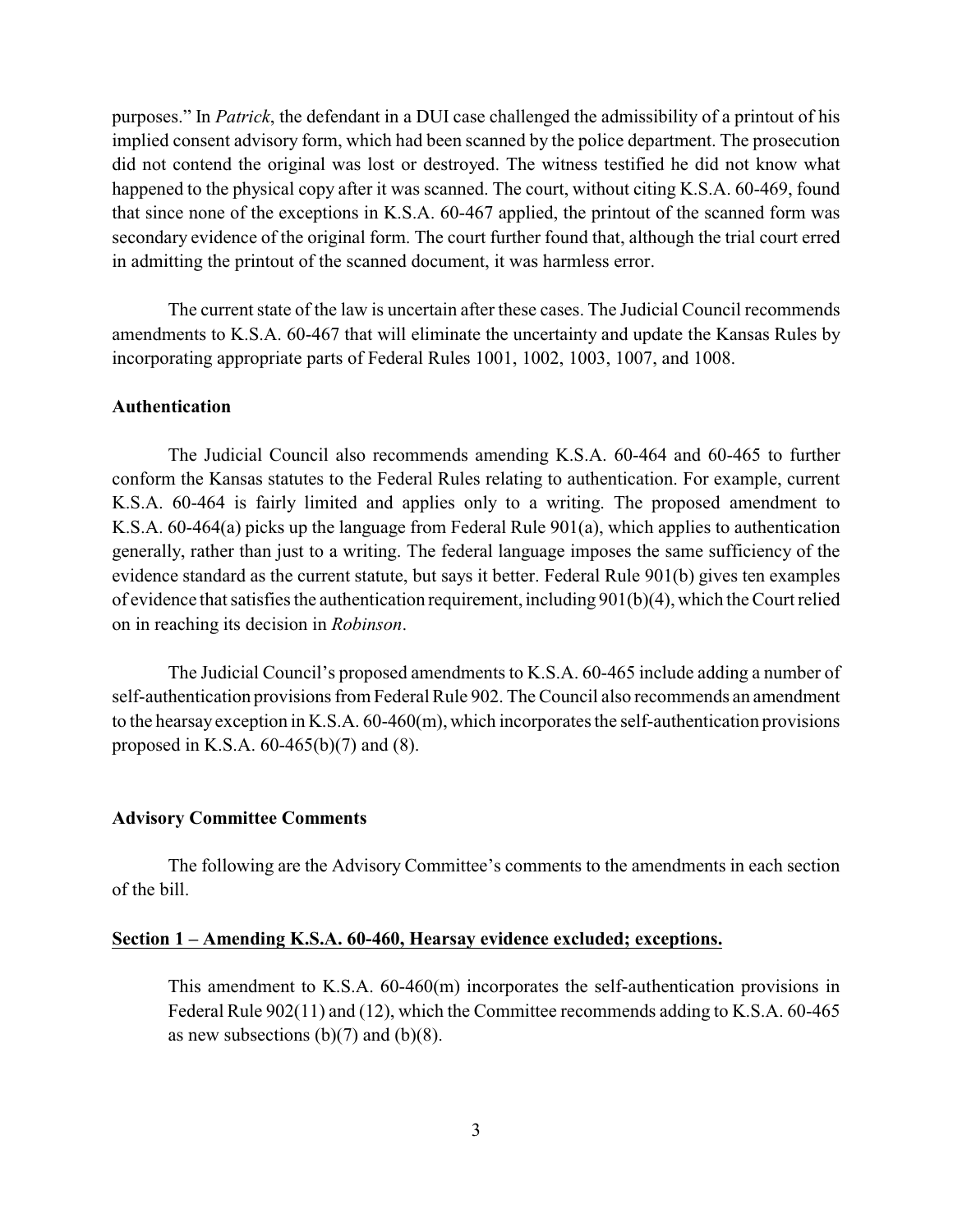### **Section 2 – Amending K.S.A. 60-464, Authentication required; ancient documents.**

The existing text of K.S.A.  $60-464(a)$  is replaced with the text of Federal Rule 901(a). The existing language requires authentication of writings only, while the Federal Rule recognizes that authentication is required for items of evidence other than writings. The Federal Rule does not itself impose an authentication requirement, recognizing that the requirement of authentication flows from the general requirement to show relevance. Subsection (a) now specifies what is required to satisfy the requirement of authenticating or identifying an item of evidence, which is essentially to satisfy a "sufficiency of evidence" standard.

Proposed new subsection (b) tracks Federal Rule 901(b) and presents a nonexclusive list of examples of how to satisfy the authentication requirement discussed in subsection (a). The only substantive difference between the proposed language and the Federal Rule is that subsection (b)(8)(C) retains Kansas' 30-year age requirement for ancient documents or data compilations. The Federal Rule has a 20-year requirement.

# **Section 3 – Amending K.S.A. 60-465, Authentication of copies of records.**

The proposed amendment to K.S.A. 60-465 renames the existing text as subsection (a) and adds new subsection (b) that tracks the language in Federal Rule 902(5) through (14). Federal Rule 902(1) through (4) relate to public documents and records, which is what is covered by the existing language in K.S.A. 60-465. The Committee recommends retaining the Kansas language for those categories and adding the ten additional categories of self-authenticating evidence set forth in the Federal Rule. The first six are additional categories of documents that are admissible with no need for extrinsic evidence to prove authenticity. Subsections (b)(7) through (b)(10) provide certification procedures that take place prior to trial, which includes notice and inspection opportunities to give parties a fair opportunity to challenge the records. The purpose of adopting these procedures from the Federal Rule is to reduce the cost and inconvenience of calling witnesses to prove facts unlikely to be disputed.

# **Section 4 – Amending K.S.A. 60-467, Original document required as evidence; exceptions.**

The proposed amendments to K.S.A. 60-467 incorporate language from the Federal Rules to make needed updates to a number of concepts while preserving as much of the existing language as possible. Recent appellate cases have shown the difficulty of applying this rule requiring original documents in light of modern technology. Based on the 1953 Uniform Rules of Evidence, K.S.A. 60-467 reflects a time when easy creation of reliable duplicates was not possible.